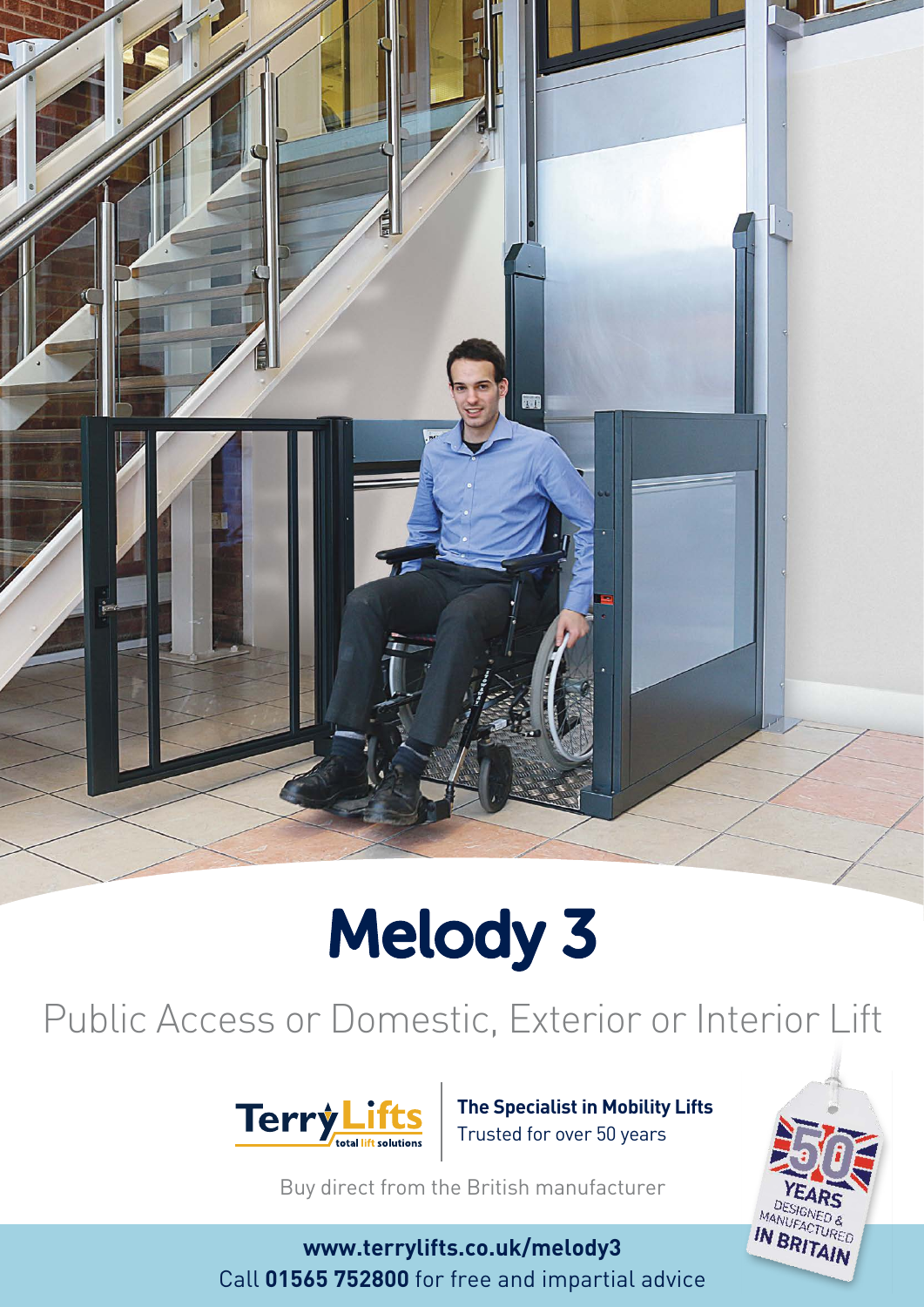## The reliable solution for your wheelchair lifting needs



The **Melody 3 Platform Lift** is the perfect solution for easy wheelchair access both outside and inside of a property. The lift provides a maximum travel of three metres and is available in two platform sizes.

Accessing a domestic property independently is easy with the Melody 3. In public buildings, the lift provides a reliable solution and complies with the current disability legislation.

When you choose the Melody 3, your lift will be installed quickly and easily. With its 500 kg weight capacity, the Melody 3 can accommodate virtually any manual or powered wheelchair, the design also allowing for a carer to travel with the user. The free-standing design eliminates the need for a pit or permanent floor fixture meaning existing floor finishes can be retained.

User safety and comfort are at the heart of the design. The lift is equipped with safety surfaces, also complete with battery back up. The carriage and landing gate can be powered for even easier access and egress.

## Why install a Melody 3 platform lift?

- 3**Quick installation** within 2 days Integral ramp **keeps building work to a minimum Soupling 1** Option of **automatic gates** for even easier access and egress **Aesthetically pleasing** solution due to the attractive design and lack of a mast or support tower **Complies with BS6440:2011** and Part M of the Building Regulations 3Available in **two platform sizes**: 900 mm x 1400 mm (standard) and 1100 mm x 1400 mm **Max load of 500 kg** for lift travels up to 2 m and 440 kg from 2 m up to 3 m
- 3**No pit required**

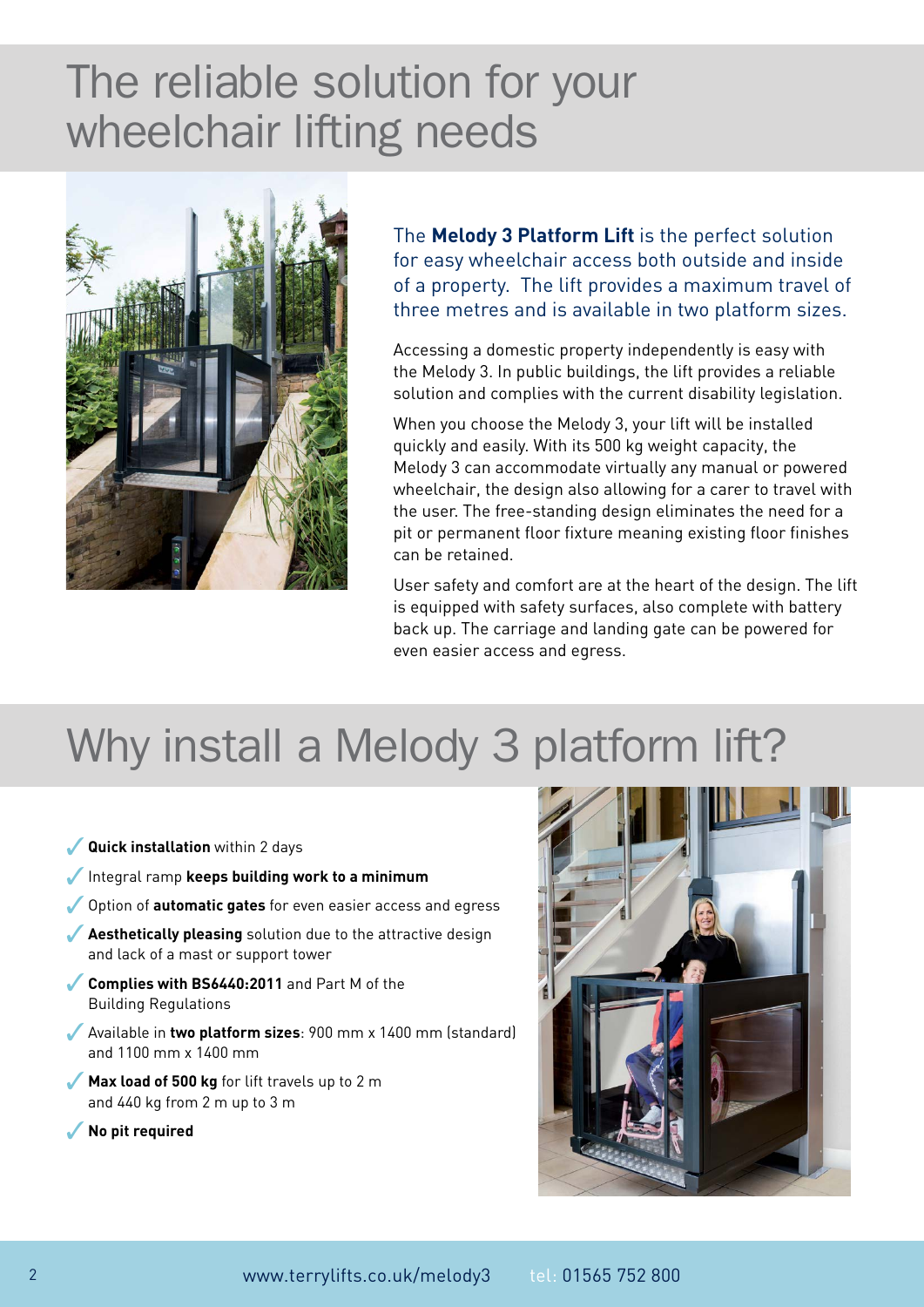